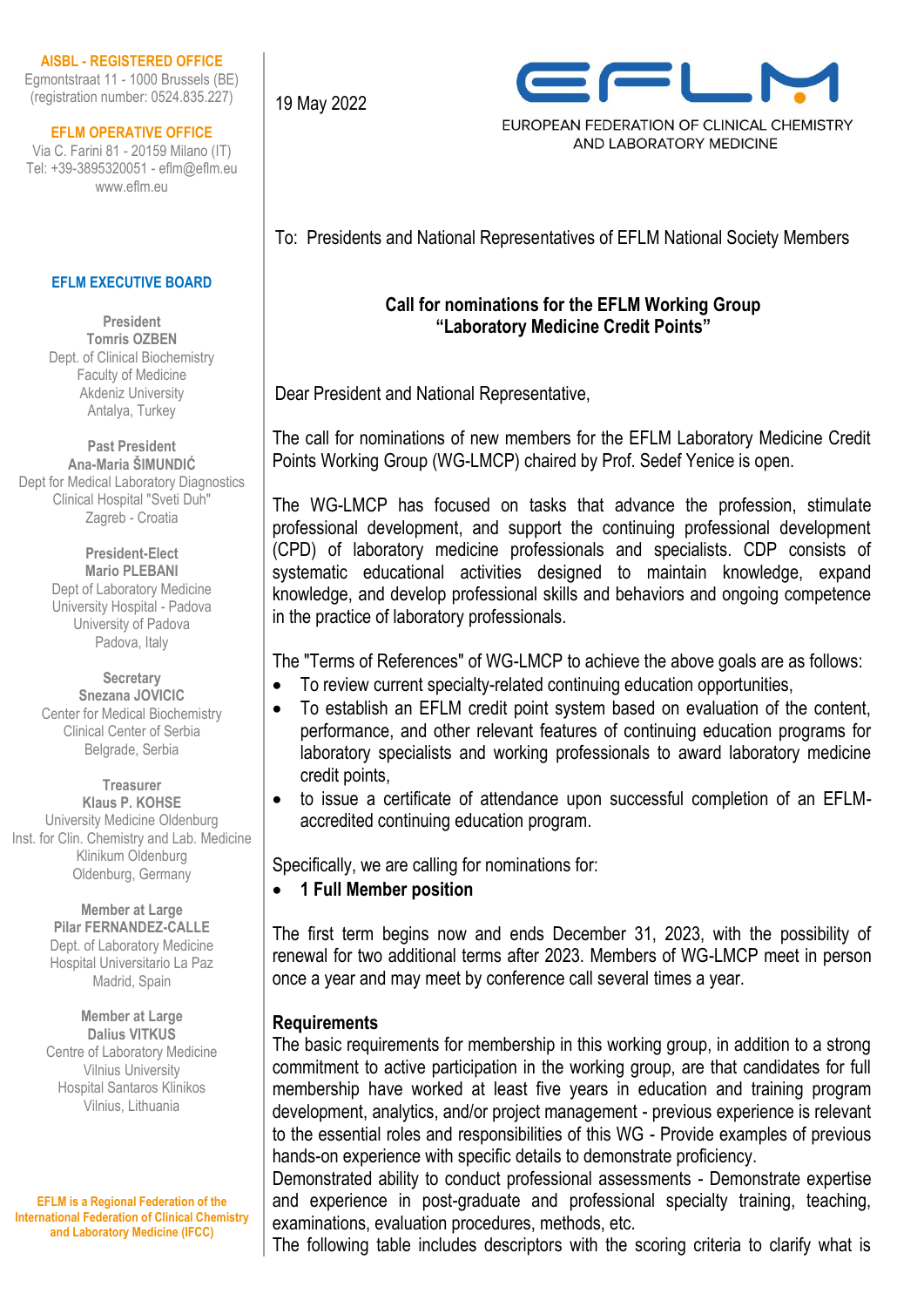important in each assessment. Applicants should be able to have:

• Demonstrated experience in the field of laboratory medicine education: Applicants must indicate in the application the activities they have performed and their expertise.

| <b>Evaluation Criteria</b>                                                                    |          |     |  |
|-----------------------------------------------------------------------------------------------|----------|-----|--|
| Lecturer at high school or the university, any kind of courses related to laboratory medicine |          |     |  |
| Lecturer at the national educational event and/or e-seminar                                   | $1 - 3$  |     |  |
|                                                                                               | $\geq$ 3 |     |  |
| Lecturer at the international educational event and/or e-seminar                              | $1 - 3$  | 1.5 |  |
|                                                                                               | $\geq$ 3 | 25  |  |

• Demonstrated experience in research: applicants must indicate in the application the management of projects or research groups, their expertise, and objective quantitative bibliographic data on their publications in the international literature.

| <b>Evaluation Criteria</b>                                                                                                             |          |                |  |
|----------------------------------------------------------------------------------------------------------------------------------------|----------|----------------|--|
| Authorship: published manuscript in the scientific journal(s) with international peer reviewing                                        | $1 - 3$  |                |  |
|                                                                                                                                        | $\geq$ 3 |                |  |
| For each manuscript published in journals with international peer-reviewing according to quartile<br>additional points should be added | Q1, Q2   | 0.2 each paper |  |
|                                                                                                                                        | Q3, Q4   | 0.1 each paper |  |
| Other publications                                                                                                                     | $1 - 3$  | 0.5            |  |
|                                                                                                                                        | $\geq$ 3 |                |  |
| Scientific project                                                                                                                     | $1 - 3$  | 0.5            |  |
|                                                                                                                                        | $\geq$ 3 |                |  |

*For each of the above item, if included in the CV, the candidate must provide for the proof (for example the link to the documents, articles or web sites).*

- Expertise in developing quality education requirements Demonstrated knowledge and experience in practice, i.e., appropriate allocation of instructional time, instructional content, measurable learning objectives, instructor qualifications.
- Demonstrated interpersonal skills Provide examples of conflict resolution, teamwork, collaboration, project coordination, etc.
- Demonstrated effective verbal and written communication skills Experience with presentations, writing for various audiences and in various formats such as email, memos, etc.
- Demonstrated analytical skills examples of planning based on strategic issues and outcomes, preferably demonstrating knowledge of problem-solving techniques, statistical analysis, etc.

Per general requirements, candidates should have the ability to communicate effectively (in person and/or in writing) and reliably follow through on commitments and meet deadlines, attend all group meetings, prepare adequately for meetings, participate thoughtfully and responsibly in discussions, and provide feedback on submitted materials.

### *Procedure for applications*

Each National Society FULL Member in good standing with the membership fee can submit one nomination through the attached application form. A brief plan of the applicant's contribution to the aims and objectives of the relevant Working Group has to be included in the form. Together with the application, a short CV should also be